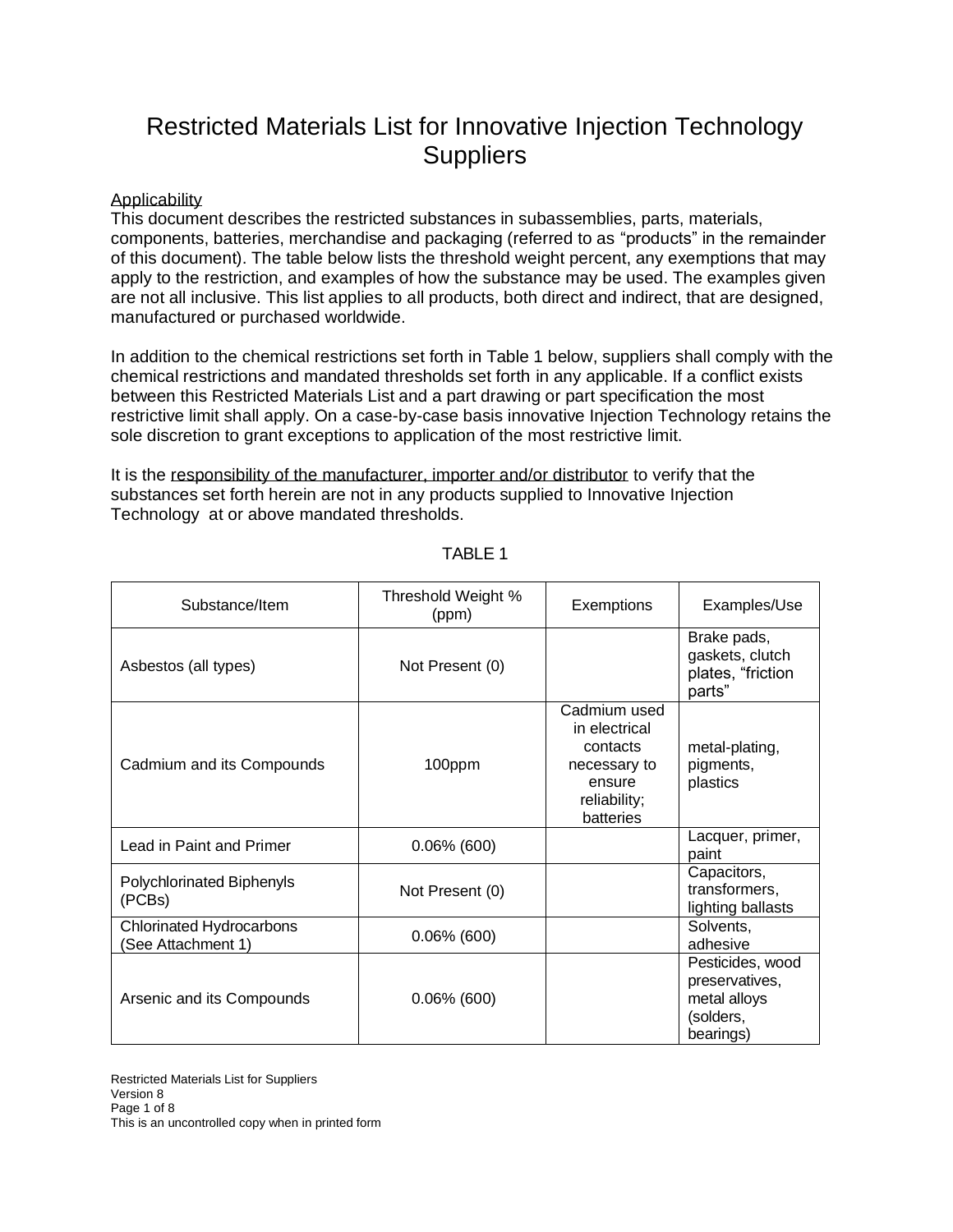| Substance/Item                                          | Threshold Weight %<br>(ppm)                        | Exemptions                                    | Examples/Use                                                                                      |
|---------------------------------------------------------|----------------------------------------------------|-----------------------------------------------|---------------------------------------------------------------------------------------------------|
| Hexavalent Chromium (Cr+6)                              | $0.1\%$ (1000)<br>(Effective date:<br>2017-01-01)* | unless otherwise<br>stated by part<br>drawing | electroplating of<br>metals;<br>pigments (dyes,<br>paints, inks)                                  |
| Cyanide and its Compounds                               | Not Present (0)                                    |                                               | Electroplating,<br>metal treatment,<br>insecticides                                               |
| <b>Ozone Depleting Substances</b><br>(See Attachment 2) | Not Present (0)                                    |                                               | Refrigeration, air<br>conditioning, heat<br>pump systems,<br>solvents.<br>fumigation,<br>biocides |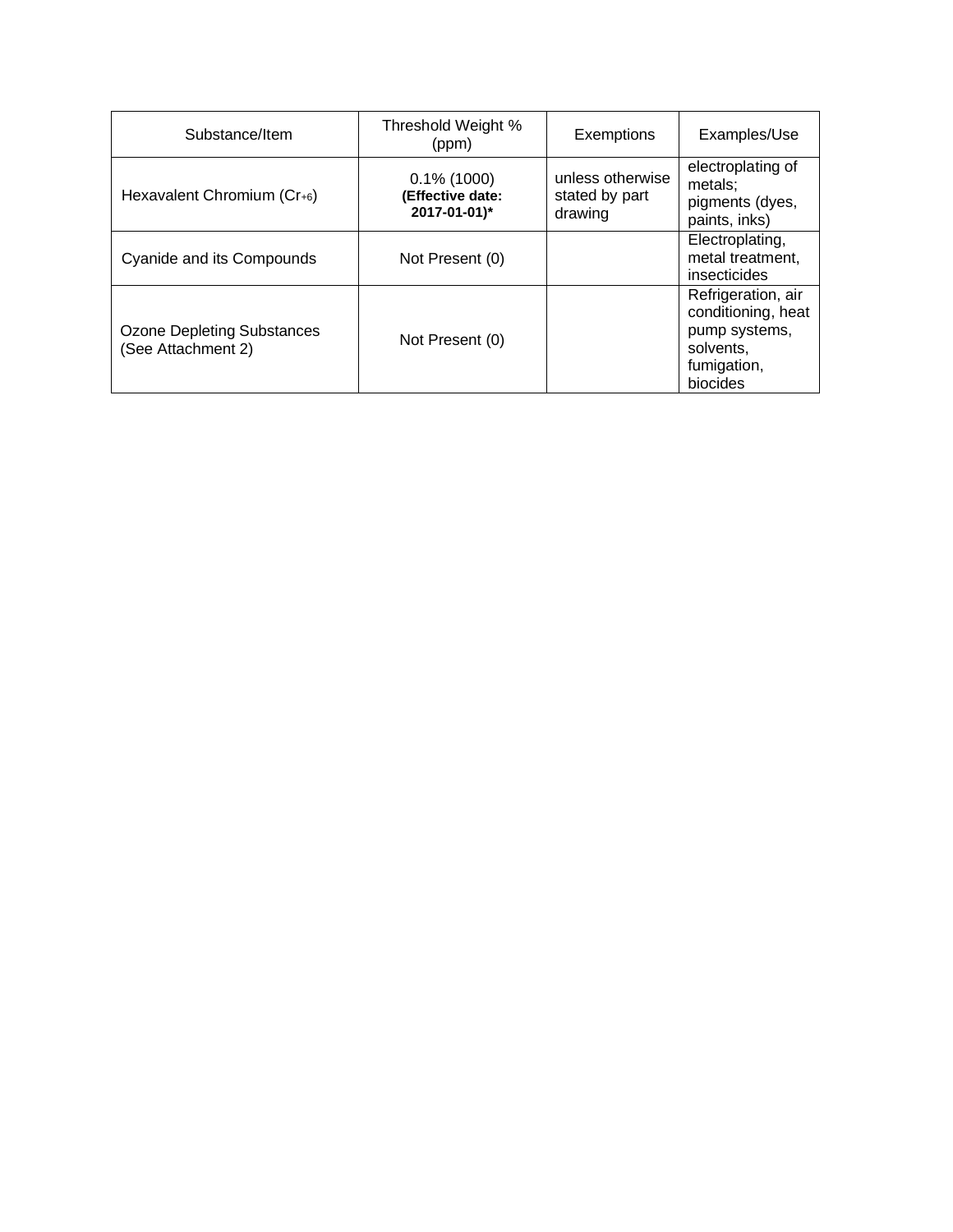Attachment 1: Listing of Chlorinated Hydrocarbons restricted from finished products (page 1 of 1)

| Substance/Item                            | <b>Chemical Abstract Service (CAS)</b><br>Number | Threshold<br>Weight %<br>(ppm) | Exemptions |
|-------------------------------------------|--------------------------------------------------|--------------------------------|------------|
| 1,1 Dichloroethylene                      | 75-35-4                                          | $0.06\%$ (600)                 |            |
| Pentachloroethane                         | 76-01-7                                          | $0.06\%$ (600)                 |            |
| Methylene chloride                        | 75-09-2                                          | $0.06\%$ (600)                 |            |
| Tetrachloromethane (Carbon Tetrachloride) | 56-23-5                                          | $0.06\%$ (600)                 |            |
| 1,1,1,2 Tetrachloroethane                 | 630-20-6                                         | $0.06\%$ (600)                 |            |
| 1,1,2,2 Tetrachloroethane                 | 79-34-5                                          | $0.06\%$ (600)                 |            |
| Tetrachloroethylene                       | 127-18-4                                         | $0.06\%$ (600)                 |            |
| Trichloromethane (Chloroform)             | 67-66-3                                          | $0.06\%$ (600)                 |            |
| 1,1,2 Trichloroethane                     | 79-00-5                                          | $0.06\%$ (600)                 |            |
| Trichloroethylene                         | 79-01-6                                          | $0.06\%$ (600)                 |            |
| 1,1,1-Trichloroethane (TCA)               | $71 - 55 - 6$                                    | $0.06\%$ (600)                 |            |
| Bis (chloromethyl) ether                  | 542-88-1                                         | $0.06\%$ (600)                 |            |
| Pentachlorophenol                         | 87-86-5                                          | $0.06\%$ (600)                 |            |
| Polychlorinated Phenols and their salts   | Chemical class; no CAS number<br>assigned        | $0.06\%$ (600)                 |            |

Restricted Materials List for Suppliers Version 8 Page 4 of 8 This is an uncontrolled copy when in printed form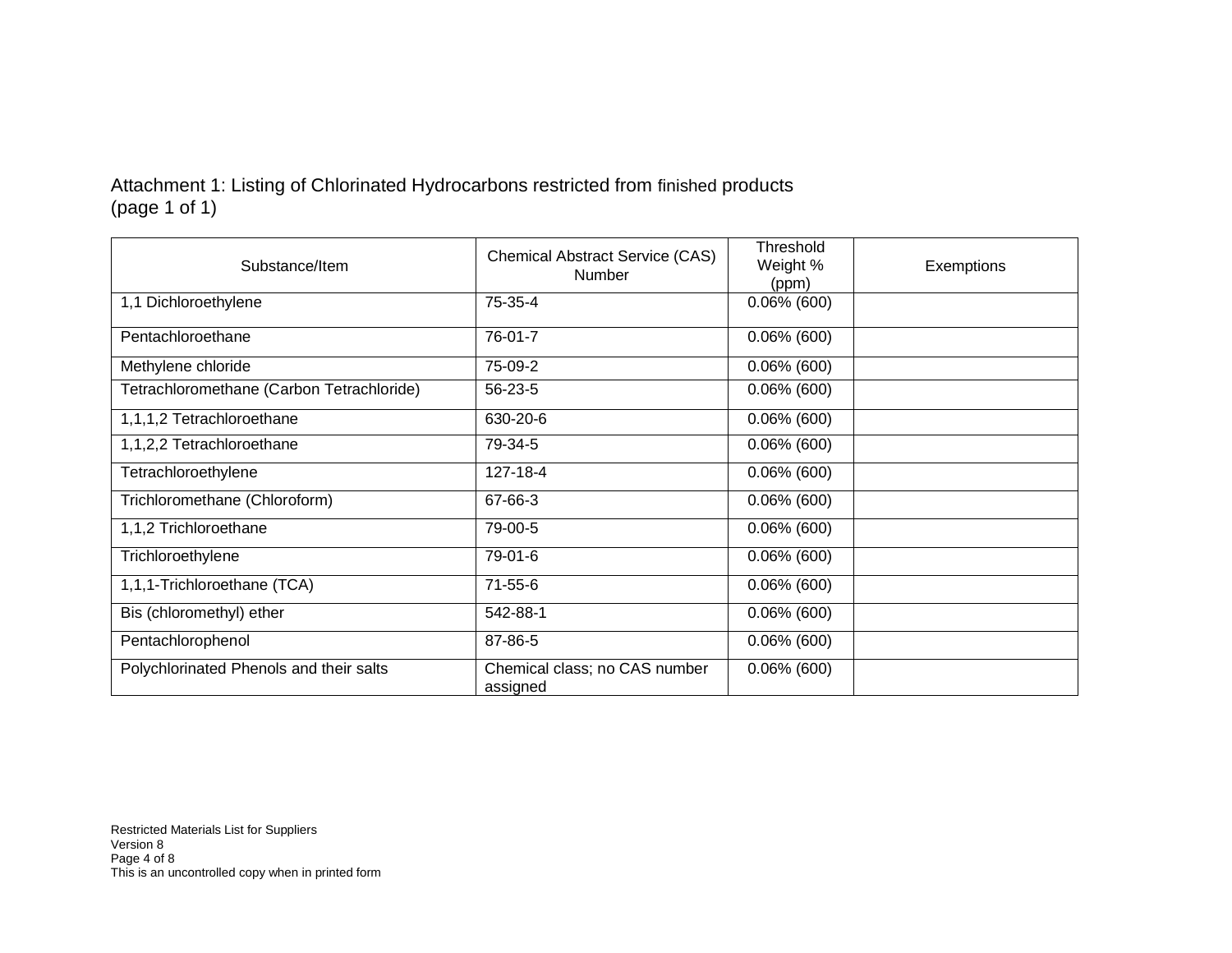| Hydrochlorofluorocarbons and Isomers (based on the Montreal Protocol)                     | <b>Chemical Abstract Service</b><br>(CAS) Number |
|-------------------------------------------------------------------------------------------|--------------------------------------------------|
| Trichlorofluoromethane                                                                    | 75-69-4                                          |
| Dichlorodifluoromethane (CFC12)                                                           | $75 - 71 - 8$                                    |
| Chlorotrifluoromethane (CFC 13)                                                           | 75-72-9                                          |
| Pentachlorofluoroethane (CFC 111)                                                         | 354-56-3                                         |
| Tetrachlorodifluoroethane (CFC 112)                                                       | 76-12-0                                          |
| Trichlorotrifluoroethane (CFC 113) 1,1,2 Trichloro-1,2,2 trifluoroethane                  | 354-58-5; 76-13-1                                |
| Dichlorotetrafluoroethane (CFC 114)                                                       | 76-14-2                                          |
| Monochloropentafluoroethane (CFC 115)                                                     | 76-15-3                                          |
| Heptachlorofluoropropane (CFC 211)                                                        | 422-78-6; 135401-87-5                            |
| Hexachlorodifluoropropane (CFC 212)                                                       | 3182-26-1                                        |
| Pentachlorotrifluoropropane (CFC 213)                                                     | 2354-06-5; 134237-31-3                           |
| Tetrachlorotetrafluoropropane (CFC 214)                                                   | 29255-31-0                                       |
| 1,1,1,3-Tetrachlorotetrafluoropropane                                                     | 2268-46-4                                        |
| Trichloropentafluoropropane (CFC 215)                                                     | 1599-41-3                                        |
| 1,1,1-Trichloropentafluoropropane                                                         | 4259-43-2                                        |
| 1,2,3-Trichloropentafluoropropane                                                         | 76-17-5                                          |
| Dichlorohexafluoropropane (CFC 216)                                                       | 661-97-2                                         |
| Monochloroheptafluoropropane (CFC 217)                                                    | 422-86-6                                         |
| Bromochlorodifluoromethane (Halon 1211)                                                   | 353-59-3                                         |
| Bromotrifluoromethane (Halon 1301)                                                        | 75-63-8                                          |
| Dibromotetrafluoroethane (Halon 2402)                                                     | 124-73-2                                         |
| Carbon Tetrachloride (Tetrachloromethane)                                                 | 56-23-5                                          |
| 1,1,1, - Trichloroethane (methyl chloroform) and its isomers except 1,1,2-trichloroethane | $71 - 55 - 6$                                    |
| Bromomethane (Methyl Bromide)                                                             | 74-83-9                                          |
| Bromodifluoromethane and isomers (HBFCs)                                                  | 1511-62-2                                        |

## Attachment 2: Ozone Depleting Substances (ODSs) banned from finished products (page 1 of 4)

These materials may contain isomers that are not listed here. Isomers with CAS numbers have been included when available.

Restricted Materials List for Suppliers Version 8 Page 5 of 8 This is an uncontrolled copy when in printed form Attachment 2: Ozone Depleting Substances (ODSs) banned from finished products (page 2 of 4)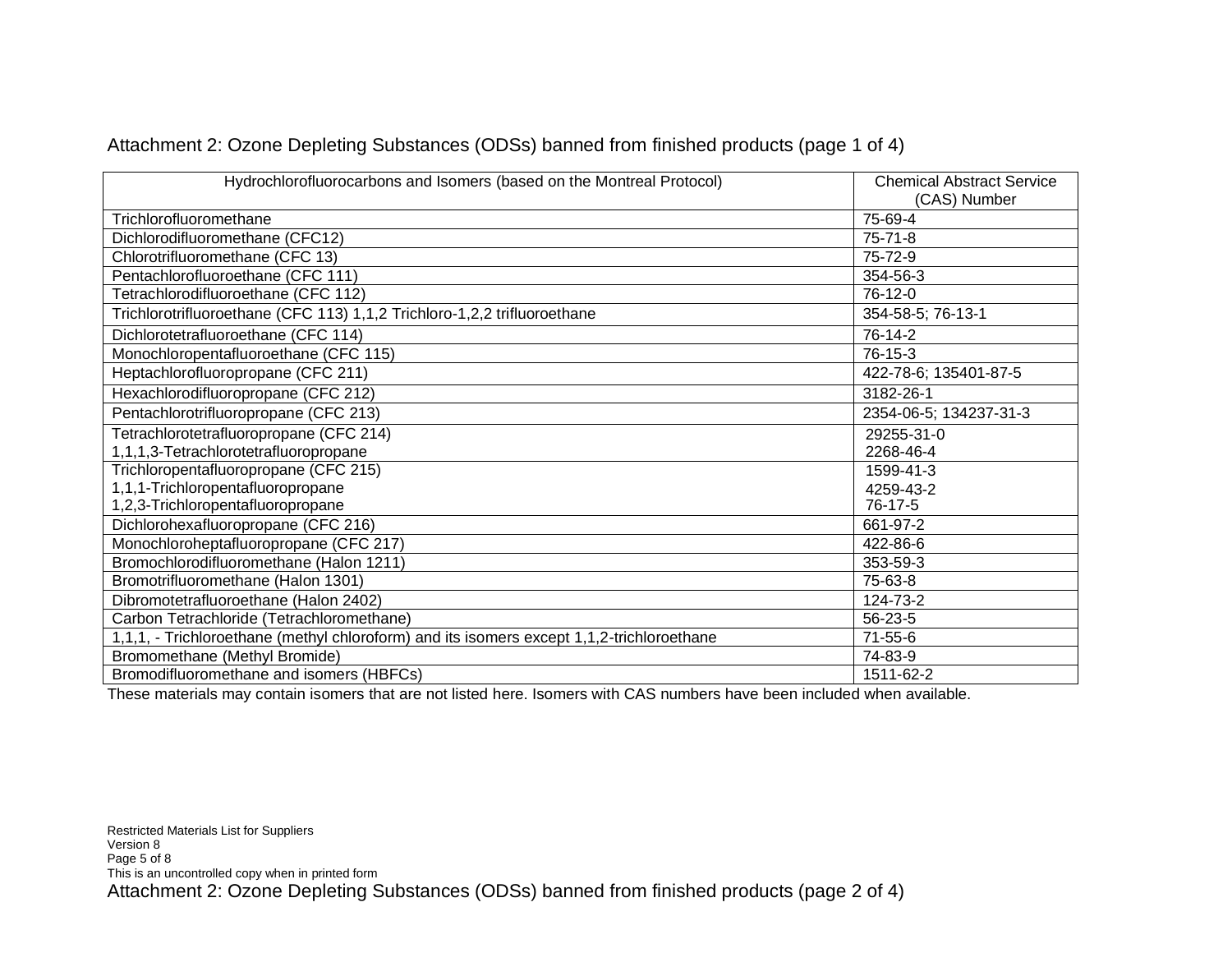| Hydrochlorofluorocarbons and Isomers (based on the Montreal Protocol) | <b>Chemical Abstract Service</b><br>(CAS) Number |
|-----------------------------------------------------------------------|--------------------------------------------------|
| Dichlorofluoromethane (HCFC 21)                                       | 75-43-4                                          |
| Chlorodifluoromethane (HCFC 22)                                       | 75-45-6                                          |
| Chlorofluoromethane (HCFC 31)                                         | 593-70-4                                         |
| Tetrachlorofluoroethane (HCFC 121)                                    | 134237-32-4                                      |
| 1,1,1,2-tetrachloro-2-fluoroethane (HCFC 121a)                        | 354-11-0                                         |
| 1,1,2,2-tetracloro-1-fluoroethane                                     | 354-14-3                                         |
| Trichlorodifluoroethane (HCFC 122)                                    | 41834-16-6                                       |
| 1,2,2-trichloro-1,1-difluoroethane                                    | 354-21-2                                         |
| Dichlorotrifluoroethane(HCFC 123)                                     | 34077-87-7                                       |
| Dichloro-1,1,2-trifluoroethane                                        | 90454-18-5                                       |
| 2,2-dichloro-1,1,1-trifluroethane                                     | 306-83-2                                         |
| 1,2-dichloro-1,1,2-trifluroethane (HCFC-123a)                         | 354-23-4                                         |
| 1,1-dichloro-1,2,2-trifluroethane (HCFC-123b)                         | 812-04-4                                         |
| 2,2-dichloro-1,1,2-trifluroethane (HCFC-123b)                         | 812-04-4                                         |
| Chlorotetrafluoroethane (HCFC 124)                                    | 63938-10-3                                       |
| 2-chloro-1,1,1,2-tetrafluoroethane                                    | 2837-89-0                                        |
| 1-chloro-1,1,2,2-tetrafluoroethane (HCFC 124a)                        | 354-25-6                                         |
| Trichlorofluoroethane (HCFC 131)                                      | 27154-33-2;(134237-34-6)                         |
| 1-Fluoro-1,2,2-trichloroethane                                        | 359-28-4                                         |
| 1,1,1-trichloro-2-fluoroethane (HCFC131b)                             | 811-95-0                                         |
| Dichlorodifluoroethane (HCFC 132)                                     | 25915-78-0                                       |
| 1,2-dichloro-1,1-difluoroethane (HCFC 132b)                           | 1649-08-7                                        |
| 1,1-dichloro-1,2-difluoroethane (HCFC 132c)                           | 1842-05-3                                        |
| 1,1-dichloro-2,2-difluoroethane                                       | 471-43-2                                         |
| 1,2-dichloro-1,2-difluoroethane                                       | 431-06-1                                         |
| Chlorotrifluoroethane (HCFC 133)                                      | 1330-45-6                                        |
| 1-chloro-1,2,2-trifluoroethane                                        | 1330-45-6                                        |
| 2-chloro-1,1,1-trifluoroethane (HCFC 133a)                            | 75-88-7                                          |
| Dichlorofluoroethane(HCFC 141)                                        | 1717-00-6; (25167-88-8)                          |
| 1,1-dichloro-1-fluoroethane (HCFC-141b)                               | 1717-00-6                                        |
| 1,2-dichloro-1-fluoroethane                                           | 430-57-9                                         |

These materials may contain isomers that are not listed here. Isomers with CAS numbers have been included when available.

Restricted Materials List for Suppliers Version 8 Page 6 of 8 This is an uncontrolled copy when in printed form Attachment 2: Ozone Depleting Substances (ODSs) banned from finished products (page 3 of 4)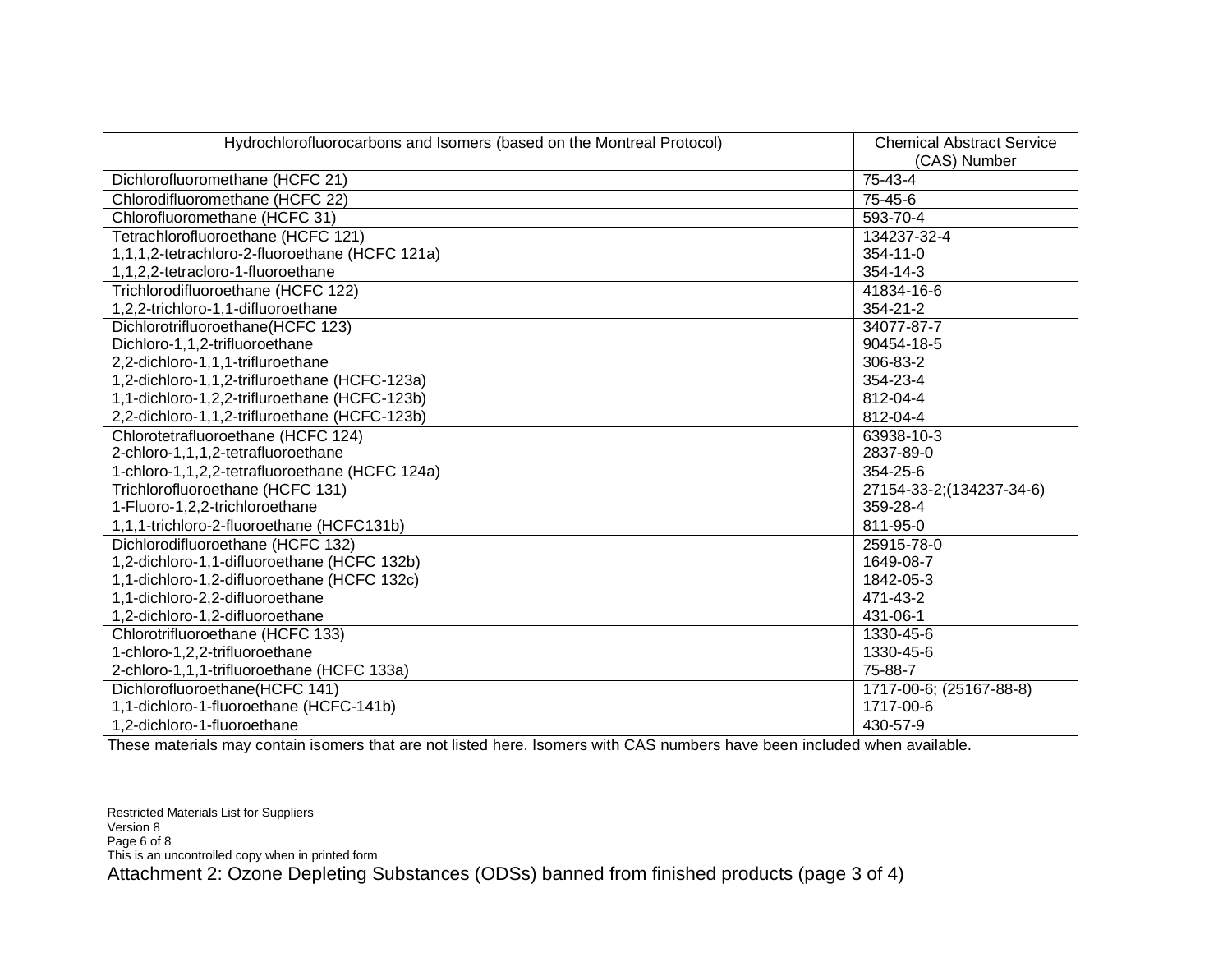| Hydrochlorofluorocarbons and Isomers (based on the Montreal Protocol) | <b>Chemical Abstract Service</b><br>(CAS) Number |
|-----------------------------------------------------------------------|--------------------------------------------------|
| Chlorodifluoroethane (HCFC 142)                                       | 25497-29-4                                       |
| 1-chloro-1,1-difluoroethane (HCFC142b)                                | 75-68-3                                          |
| 1-chloro-1,2-difluoroethane (HCFC142a)                                | 25497-29-4                                       |
| Chlorofluoroethane (HCFC151)                                          | 110587-14-9                                      |
| Hexachlorofluoropropane (HCFC 221)                                    | 134237-35-7                                      |
| Pentachlorodifluoropropane (HCFC 222)                                 | 134237-36-8                                      |
| Tetrachlorotrifluropropane (HCFC 223)                                 | 134237-37-9                                      |
| Trichlorotetrafluoropropane (HCFC 224)                                | 134237-38-0                                      |
| Dichloropentafluoropropane, (Ethyne, fluoro-) (HCFC 225)              | 127564-92-5; (2713-09-9)                         |
| 2,2-Dichloro-1,1,1,3,3-pentafluoropropane(HCFC 225aa)                 | 128903-21-9                                      |
| 2,3-Dichloro-1,1,1,2,3-pentafluoropropane (HCFC 225ba)                | 422-48-0                                         |
| 1,2-Dichloro-1,1,2,3,3-pentafluoropropane (HCFC 225bb)                | 422-44-6                                         |
| 3,3-Dichloro-1,1,1,2,2-pentafluoropropane (HCFC 225ca)                | 422-56-0                                         |
| 1,3-Dichloro-1,1,2,2,3-pentafluoropropane (HCFC 225cb)                | 507-55-1                                         |
| 1,1-Dichloro-1,2,2,3,3-pentafluoropropane(HCFC 225cc)                 | 13474-88-9                                       |
| 1,2-Dichloro-1,1,3,3,3-pentafluoropropane (HCFC 225da)                | 431-86-7                                         |
| 1,3-Dichloro-1,1,2,3,3-pentafluoropropane (HCFC 225ea)                | 136013-79-1                                      |
| 1,1-Dichloro-1,2,3,3,3-pentafluoropropane(HCFC 225eb)                 | 111512-56-2                                      |
| Chlorohexafluoropropane (HCFC 226)                                    | 134308-72-8                                      |
| Pentachlorofluoropropane (HCFC 231)                                   | 134190-48-0                                      |
| Tetrachlorodifluoropropane (HCFC 232)                                 | 134237-39-1                                      |
| Trichlorotrifluoropropane (HCFC 233)                                  | 134237-40-4                                      |
| 1,1,1-Trichloro-3,3,3-trifluoropropane                                | 7125-83-9                                        |
| Dichlorotetrafluoropropane (HCFC 234)                                 | 127564-83-4                                      |
| Chloropentafluoropropane (HCFC 235)                                   | 134237-41-5                                      |
| 1-Chloro-1,1,3,3,3-pentafluoropropane                                 | 460-92-4                                         |
| Tetrachlorofluoropropane (HCFC 241)                                   | 134190-49-1                                      |

These materials may contain isomers that are not listed here. Isomers with CAS numbers have been included when available.

Restricted Materials List for Suppliers Version 8 Page 7 of 8 This is an uncontrolled copy when in printed form Attachment 2: Ozone Depleting Substances (ODSs) banned from finished products (page 4 of 4)